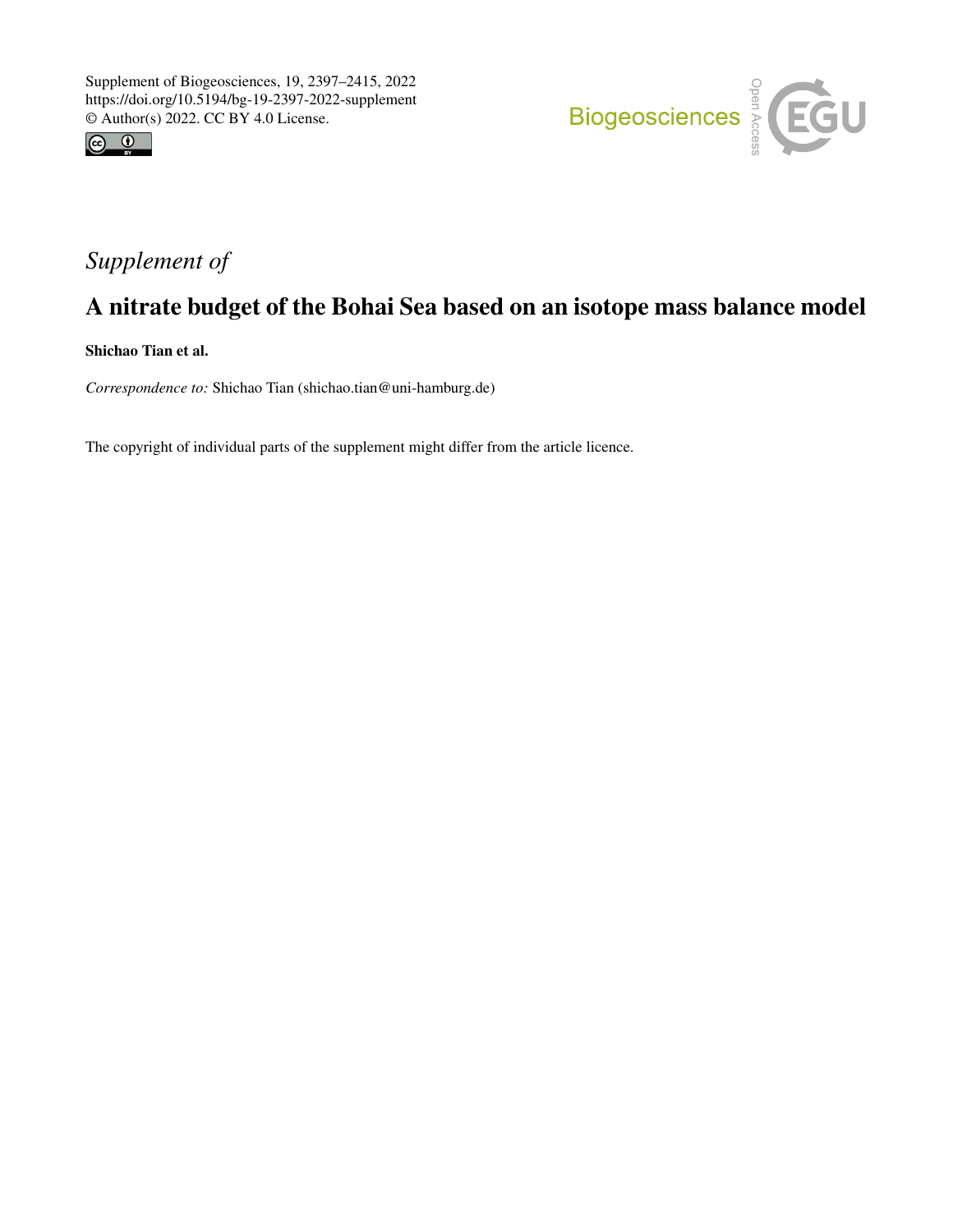### **Supplement 1: Dissolved oxygen and apparent oxygen utilization**

For comparing the spatial and seasonal variability of DO, we use AOU to eliminate the temperature effect on solubility. In spring, the average AOU was  $-0.77 \pm 0.26$  mg L<sup>-1</sup> (n = 57) and ranged from -1.47 mg L<sup>-1</sup> to -0.48 mg L<sup>-1</sup> respectively. The AOU pattern was homogeneous over the water column (Fig. S1) and decreased in southeast and eastward direction to the BH 5 strait (Fig. S2).

In summer, the average AOU was  $0.82 \pm 1.58$  mg L<sup>-1</sup> (n = 76) and ranged between -1.89 to 3.58 mg L<sup>-1</sup>. AOU vertical distribution mirrored stratification with significant positive values below the thermocline caused by respiration processes such as remineralization and nitrification.



10 **Figure S1.** Profiles of AOU in spring and summer of section 1 of spring (a and c) and summer (b and d). (for showing a better pattern, the eastern most station of section 2 in spring was changed from site B36 to site B35 due to missing DO data at B36).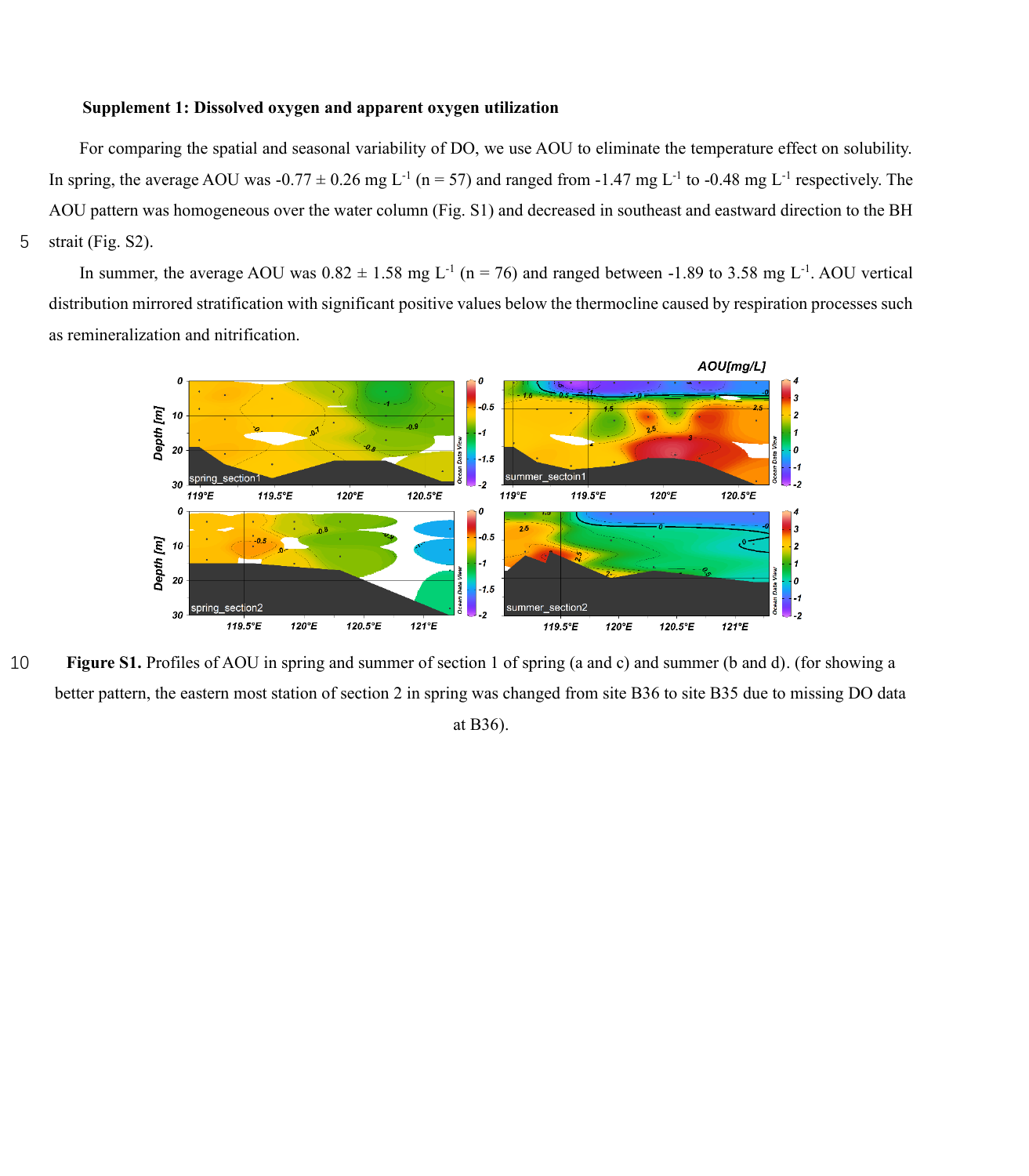

**Figure S2.** Horizontal distributions of spring and summer in the BHS.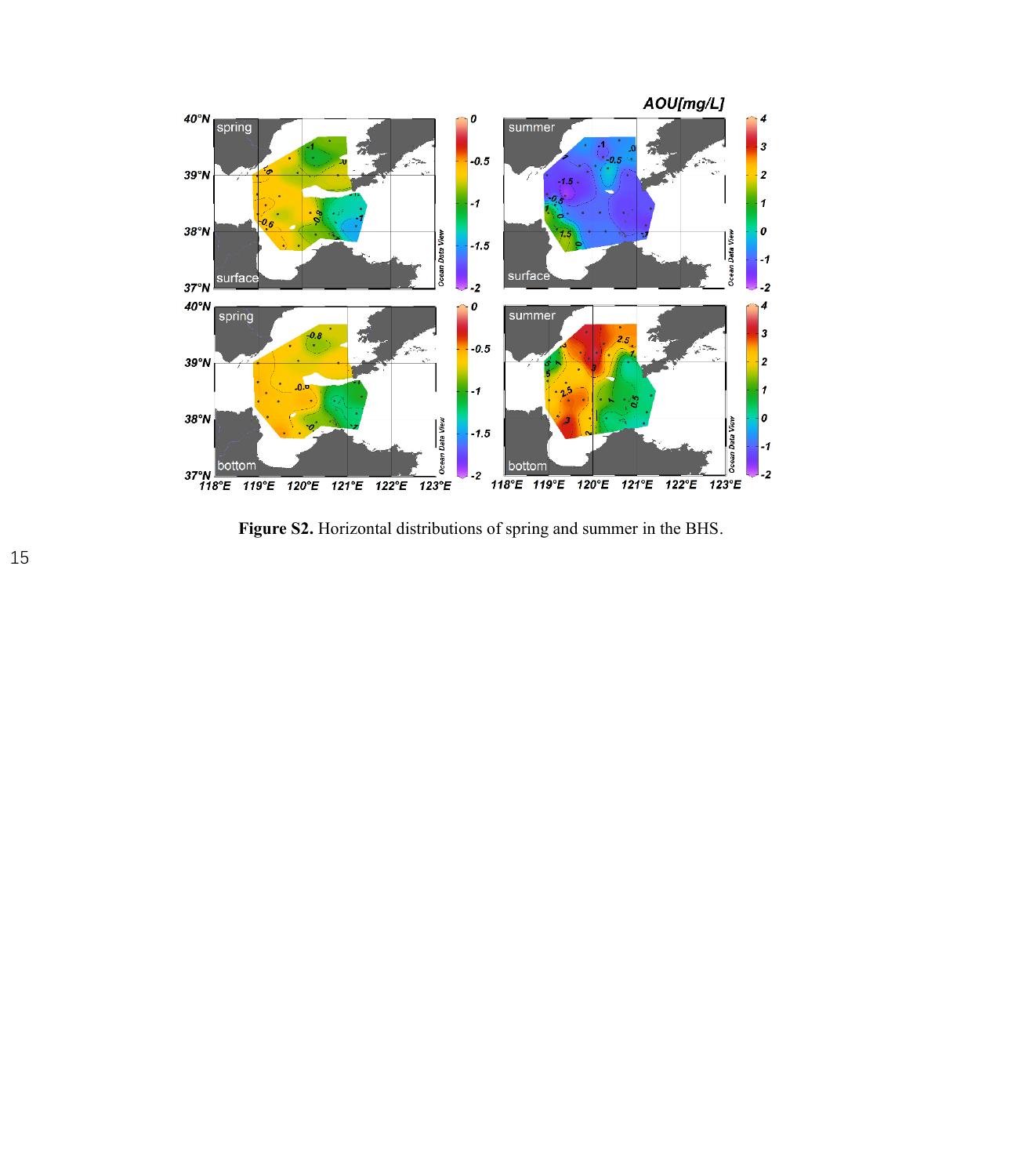|                                     | Spring             |                           | Summer             |                          |
|-------------------------------------|--------------------|---------------------------|--------------------|--------------------------|
|                                     | Range              | Average $\pm$ Std. Dev.   | Range              | Average $\pm$ Std. Dev.  |
| Salinity/psu                        | $29.9 - 32.8$      | $32.3 \pm 0.5$ (n = 72)   | 28.5-32.5          | $31.6 \pm 0.8$ (n = 88)  |
| Temperature/°C                      | $2.9 - 6.7$        | $4.7 \pm 0.8$ °C (n = 72) | $9.5 - 30.1$       | $22.4 \pm 4.2$ (n = 88)  |
| $NO_3^-/\mu$ mol $L^{-1}$           | $0.3 - 31.1$       | $6.5 \pm 5.8$ (n = 72)    | $0.1 - 13.6$       | $1.9 \pm 2.7$ (n = 85)   |
| $NO_2^-/\mu$ mol L <sup>-1</sup>    | $0.0 - 1.0$        | $0.2 \pm 0.2$ (n = 72)    | $0.0 - 4.6$        | $0.8 \pm 1.1$ (n = 85)   |
| $NH4+/\mu$ mol L <sup>-1</sup>      | $0.2 - 2.7$        | $0.8 \pm 0.5$ (n = 72)    | $0.1 - 7.8$        | $1.6 \pm 1.9$ (n = 85)   |
| $P0_4^{3-}/\mu$ mol L <sup>-1</sup> | $0.1 - 0.7$        | $0.4 \pm 0.2$ (n = 72)    | $0.0 - 0.3$        | $0.1 \pm 0.1$ (n = 85)   |
| $SiO3-/\mu$ mol L <sup>-1</sup>     | $0.2 - 13.9$       | $5.3 \pm 3.1$ (n = 72)    | $1.3 - 17.0$       | $7.7 \pm 3.2$ (n = 85)   |
| $\delta^{15}N/\%$                   | $5.7 - 9.7$        | $7.5 \pm 1.3$ (n = 52)    | $3.5 - 23.9$       | $9.9 \pm 3.5$ (n = 23)   |
| $\delta^{18}O/\%$                   | $5.0 - 19.8$       | $11.3 \pm 2.5$ (n = 52)   | $3. - 18.4$        | $8.7 \pm 3.3$ (n = 23)   |
| $SPM/mg L^{-1}$                     | $2.3 - 44.3$       | $10.6 \pm 8.0$ (n = 72)   | $5.7 - 82.9$       | $22.2 \pm 16.5$ (n = 85) |
| $TOC\frac{9}{6}$                    | $0.6 - 6.9$        | $2.7 \pm 1.7$ (n = 72)    | $0.8 - 6.3$        | $2.1 \pm 1.2$ (n = 83)   |
| $TN\%$                              | $0.1 - 1.8$        | $0.5 \pm 0.4$ (n = 72)    | $0.1 - 1.4$        | $0.4 \pm 0.3$ (n = 83)   |
| $\delta^{15}$ N-SPM/ $\%$ o         | $3.2 - 6.2$        | $4.8 \pm 0.9$ (n = 14)    | $3.9 - 7.2$        | $5.7 \pm 0.8$ (n = 34)   |
| $DO/mg L^{-1}$                      | $10.27 - 11.47$    | $10.84 \pm 0.35$ (n = 57) | $3.84 - 8.86$      | $6.22 \pm 1.37$ (n = 57) |
| AOU/mg $L^{-1}$                     | $-0.48$ to $-1.47$ | $0.77 \pm 0.26$ (n = 57)  | $-1.89$ to $+3.58$ | $0.82 \pm 1.58$ (n = 76) |

**Supplement 2 Summary of results of this study**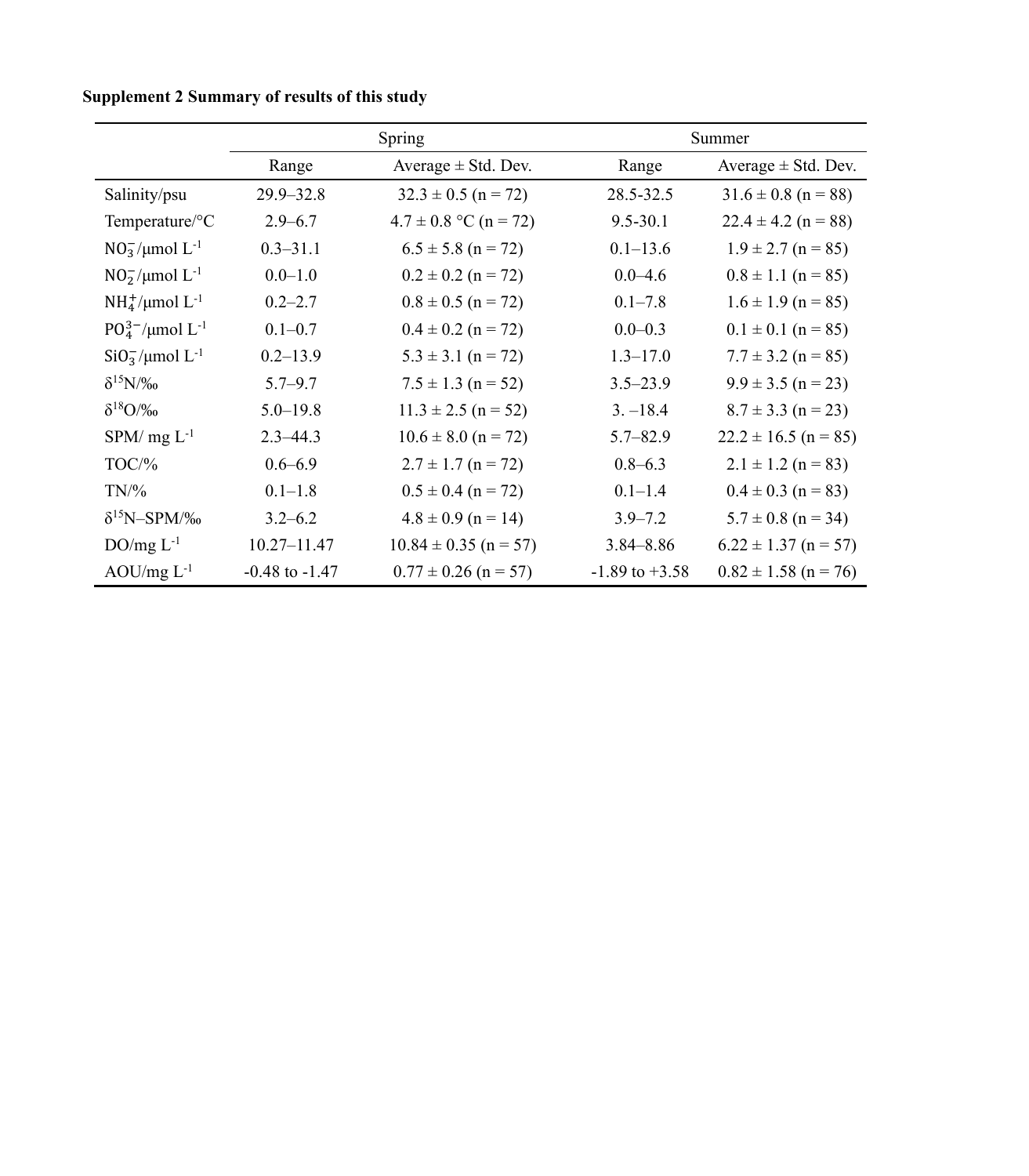

## **Supplement 3 The distribution of SPM and its nitrogen isotope**

**Figure S3.** Suspended particulate matter concentrations of section 1 (a) and section 2 (c) of spring and section 1 (b) and section 2 (d) of summer.



**Figure S4.** Profiles of  $\delta^{15}N$  of particulate nitrogen in summer (a. section 1, b. section 2)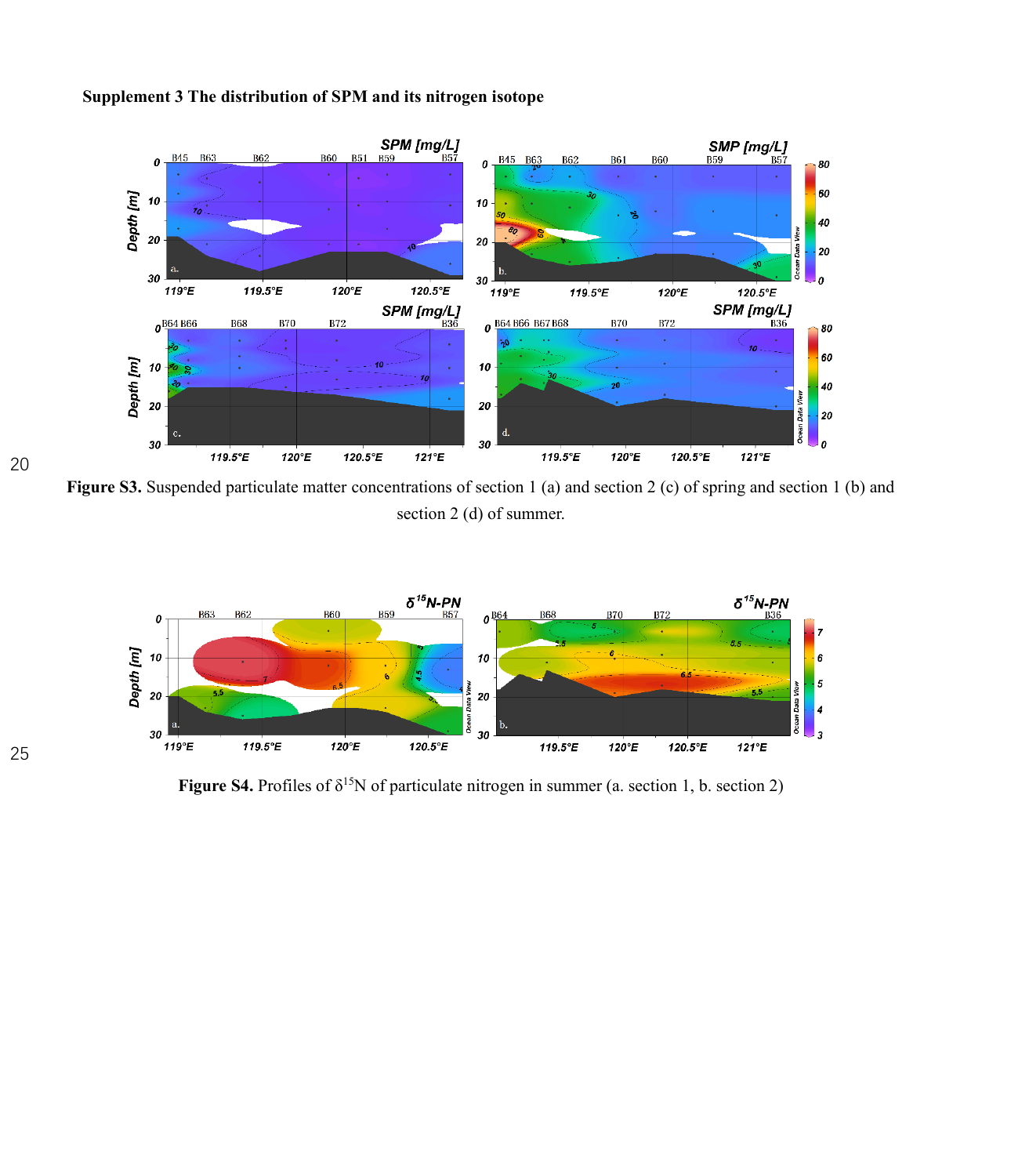### **Supplement 4 The estimate of two end member mixing of nitrate and impact of underestimate of isotopes in**

#### **summer**

30 Only a subset of samples could be analyzed due to the low nitrate concentrations in summer, and most of these are from the Yellow River Diluted Water that had  $[NO_3^-] > 1.7 \mu$ mol L<sup>-1</sup>. The average values of  $\delta^{15}N$  and  $\delta^{18}O$  of the Bohai Sea in summer were  $9.9 \pm 3.5\%$  (n = 23) and  $8.7 \pm 3.3\%$  (n = 23). Although no measurements are available that could better constrain the seasonal range of nitrate isotope values, the lacking isotope data can be roughly estimated:

According to the T–S patten in summer, the Bohai Sea water can be considered as a two–end member mixture between 35 fresh water discharged from Yellow River (YR) and sea water of central Bohai Sea, the nitrate concentration only affected by physically mixing hence can be calculated. The YR provides warm, fresh and nitrate enriched water whereas cold, saline and nitrate depleted water was observed near the area of the outer Liaodong Bay in both spring and summer. Thus, there were two end members to be considered in a mixing model. One should be aware that a contribution of atmospheric nitrogen is included in the marine end member as well.





**Figure S5.** Temperature vs. salinity in Bohai Sea in spring (left) and summer (right). The values adopted for the two nitrate end members were mainly based on this pattern.

The values of these two end members are shown in Table S1. The summer basic pattern of temperature and salinity was similar to that of spring. Thus, the fraction of water originating from YR and the BHS during the mixing process can be 45 calculated follow (1) and (2):

$$
S = S_r \times f_r + S_s \times f_s \quad (1)
$$

$$
f_r + f_s = 1 \quad (2)
$$

where S,  $S_r$  and  $S_s$  refers to the observed salinity in study area, the end member value of river and sea, respectively.  $f_r$  and f<sub>s</sub> refers to the fraction of river and sea water, respectively. The modeled nitrate concentration and modeled  $\delta^{15}N$  and  $\delta^{18}O$ 50 values can be calculated following equations (3), (4) and (5):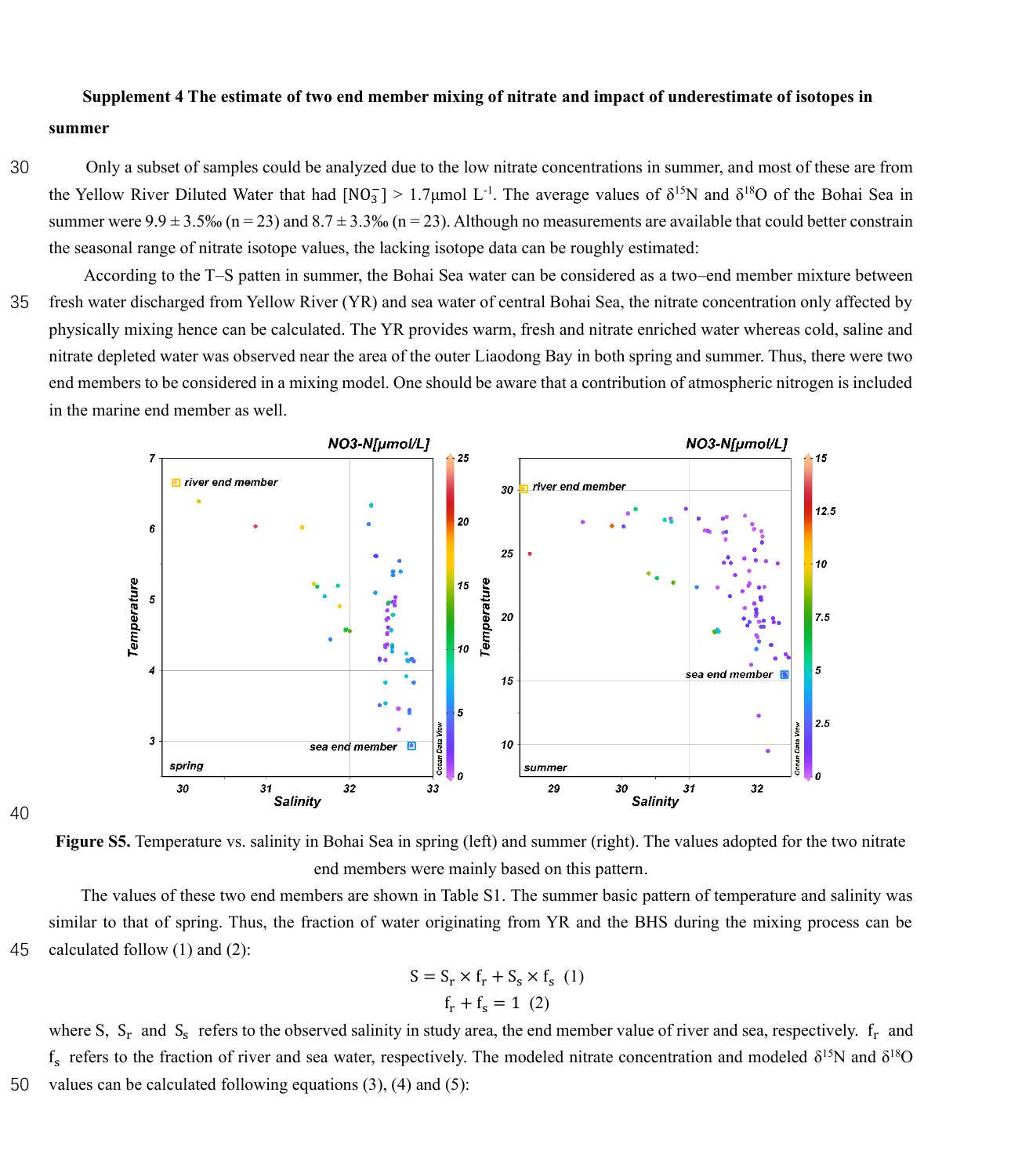$$
[NO3-]m = [NO3-]r × fr + [NO3-]s × fs (3)
$$
  

$$
\delta^{15}Nm[NO3-]m = \delta^{15}Nr[NO3-]r + \delta^{15}Ns[NO3-]s (4)
$$
  

$$
\delta^{18}Om[NO3-]m = \delta^{18}Or[NO3-]r + \delta^{18}Os[NO3-]s (5)
$$

where  $[NO_3^-]_m$ ,  $[NO_3^-]_r$  and  $[NO_3^-]_r$  refers to the modeled nitrate concentration and the end member nitrate concentration 55 values of river and sea, respectively.  $\delta^{15}N_m / \delta^{18}O_m$ ,  $\delta^{15}N_r / \delta^{18}O_r$  and  $\delta^{15}N_s / \delta^{18}O_s$  refer to the modeled  $\delta^{15}N$  and  $\delta^{18}O$  values, and the end member  $\delta^{15}N$  and  $\delta^{18}O$  values of river and sea, respectively.

| Table 51 Two chd member values in DITS |                             |          |        |  |  |
|----------------------------------------|-----------------------------|----------|--------|--|--|
| Seasons                                | Parameters                  | Riverine | Marine |  |  |
|                                        | Salinity                    | 29.9     | 33.0   |  |  |
|                                        | Nitrate/ $\mu$ mol $L^{-1}$ | 31.1     | 6.0    |  |  |
| Spring                                 | $\delta^{15}N$ ‰            | 9.5      | 6.0    |  |  |
|                                        | $\delta^{18}O$ ‰            | 6.8      | 12.5   |  |  |
|                                        | Salinity                    | 28.5     | 32.5   |  |  |
|                                        | Nitrate/ $\mu$ mol $L^{-1}$ | 13.6     | 2.0    |  |  |
| Summer                                 | $\delta^{15}N$ ‰            | 9.9      | 9.5    |  |  |
|                                        | $\delta^{18}O$ ‰            | 5.3      | 8.2    |  |  |

Table S1 Two end member values in BHS

60 The isotope effect of assimilation for nitrate in the Bohai Sea follows the "steady-state model" rather than the Rayleigh model because the Yellow River supplies nitrate continuously (Sigman and Fripiat, 2019). Thus, the estimated dual nitrate isotope values can be calculated according to equation (6) and (7):

$$
\delta^{15}N_{\text{reactant}} = \delta^{15}N_{\text{initial}} + {}^{15}\varepsilon(1-f) \tag{6}
$$

$$
\delta^{18}O_{\text{reactant}} = \delta^{18}O_{\text{initial}} + {}^{18}\varepsilon(1-f) \tag{7}
$$

 $65$  In Eq.6 and Eq. 7, f is equal to the observed nitrate concentration divided by of result of the two-end member model,  $δ<sup>15</sup>N<sub>initial</sub>$ is equal to the end member of YR, and  $\delta^{15}N_{\text{reactant}}$  is the estimated value of the residual nitrate, the value we need. The average of <sup>15</sup>ε and <sup>18</sup>ε adopted here are 5 ‰ (Granger et al., 2010; DiFiore et al., 2009; Liu et al., 2017; Wu et al., 2019; Umezawa et al., 2013; Wang et al., 2016).

The readjusted values of  $\delta^{15}N$  and  $\delta^{18}O$  for the Bohai Sea in summer is  $12.8 \pm 2.7$  ‰ (n = 85) and  $9.1 \pm 1.9$  ‰ (n = 85), 70 respectively, resulting in seasonally averaged values of  $\delta^{15}N$  and  $\delta^{18}O$  of 10.3 ‰ and 10.6 ‰, respectively. These values induce about -36 % to 21 % deviations of the mass fluxes in our reference box model.